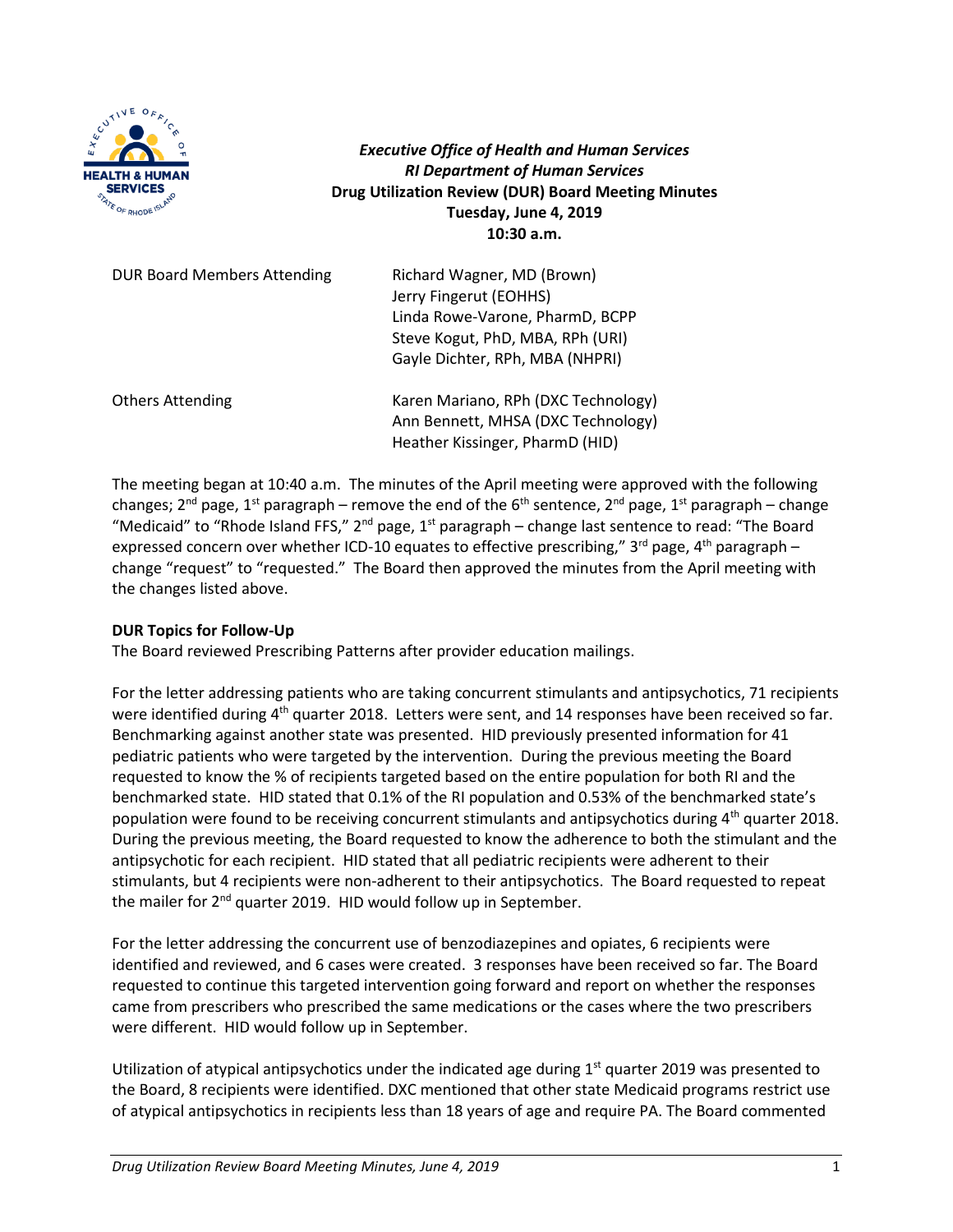that PA's for every pediatric recipient receiving an atypical antipsychotic would overwhelm many programs and added the FDA has approved indications for use in the pediatric population. The Board requested to continue tracking this issue going forward. HID would follow-up in September.

For the letter addressing atypical antipsychotic use and the risk of metabolic syndrome in recipients who have a diagnosis of diabetes (or medication inferring diagnosis), 10 recipients were targeted, and their prescribers received intervention letters. 3 responses have been received so far. The Board requested to repeat this intervention, report on denominators, and track concurrent statin use in patients who are diagnosed with diabetes for the next meeting. The Board requested to know the wording of the alert message included in provider education letters. HID would follow-up in September.

For the letter addressing long acting oxycodone products not on the PDL (Preferred Drug List), the Board requested to report on any responses received. HID stated that of the 8 prescribers who received intervention letters for the mailing, none had responded. The Board determined this was not an issue for the FFS (fee for service) population at this time.

For the letter addressing glyburide products not on the PDL (Preferred Drug List), 2 recipients were identified, and 2 prescribers were targeted to receive intervention letters. No responses have been received so far. The Board requested to follow up with any responses receiving during the September meeting and this was not an issue for the FFS population at this time.

For the intervention addressing concurrent use of buprenorphine and benzodiazepines, criterion was created and turned on for the May RDUR cycle. HID did not send any intervention letters on the 9 recipients identified due to DXC request to only target prescribers of the buprenorphine products as to maintain privacy regarding medication assisted treatment. The Board discussed buprenorphine that was dispensed by a pharmacy versus by a center for excellence and stated the prescription information is readily available via the PDMP for prescriptions dispensed by a pharmacy whereas the information is not available for prescriptions through centers for excellence and may be subject to privacy laws. The Board opted to discontinue the criterion but requested HID to report on specifics of patients identified. HID would follow up in September.

Outside of the 7 requested specialty mailing requests, HID presented information regarding 10 additional follow-up items; number of women of child bearing potential enrolled in FFS Medicaid and the number of recipients receiving L-methylfolate prescriptions and prenatal vitamins, Epidiolex utilization, naloxone utilization, bone resorption agent utilization, SGLT2 inhibitor and GLP1 agonist utilization, PPI utilization, psoriasis topical and biologic agent utilization, access to suboxone, methadone maintenance, and stratification of patients based on MME.

The number of women of child bearing potential enrolled in FFS during  $2^{nd}$  quarter 2018 who gave birth was discussed and HID stated that the 3 recipients who gave birth during 2<sup>nd</sup> quarter did not receive Lmethylfolate or opioid prescriptions through their Medicaid benefits. The Board determined this was not an issue for the FFS (fee for service) population at this time.

During the April meeting, the Board requested to review Epidiolex utilization during  $1<sup>st</sup>$  quarter 2019. HID reported that 8 unique recipients filled 12 prescriptions for Epidiolex during  $1<sup>st</sup>$  quarter. The Board determined this was not an issue for the FFS (fee for service) population at this time.

During the April meeting, the Board requested to continue reviewing naloxone utilization. HID reported that 2 prescriptions were filled during  $1<sup>st</sup>$  quarter 2019. The Board discussed possible reasons why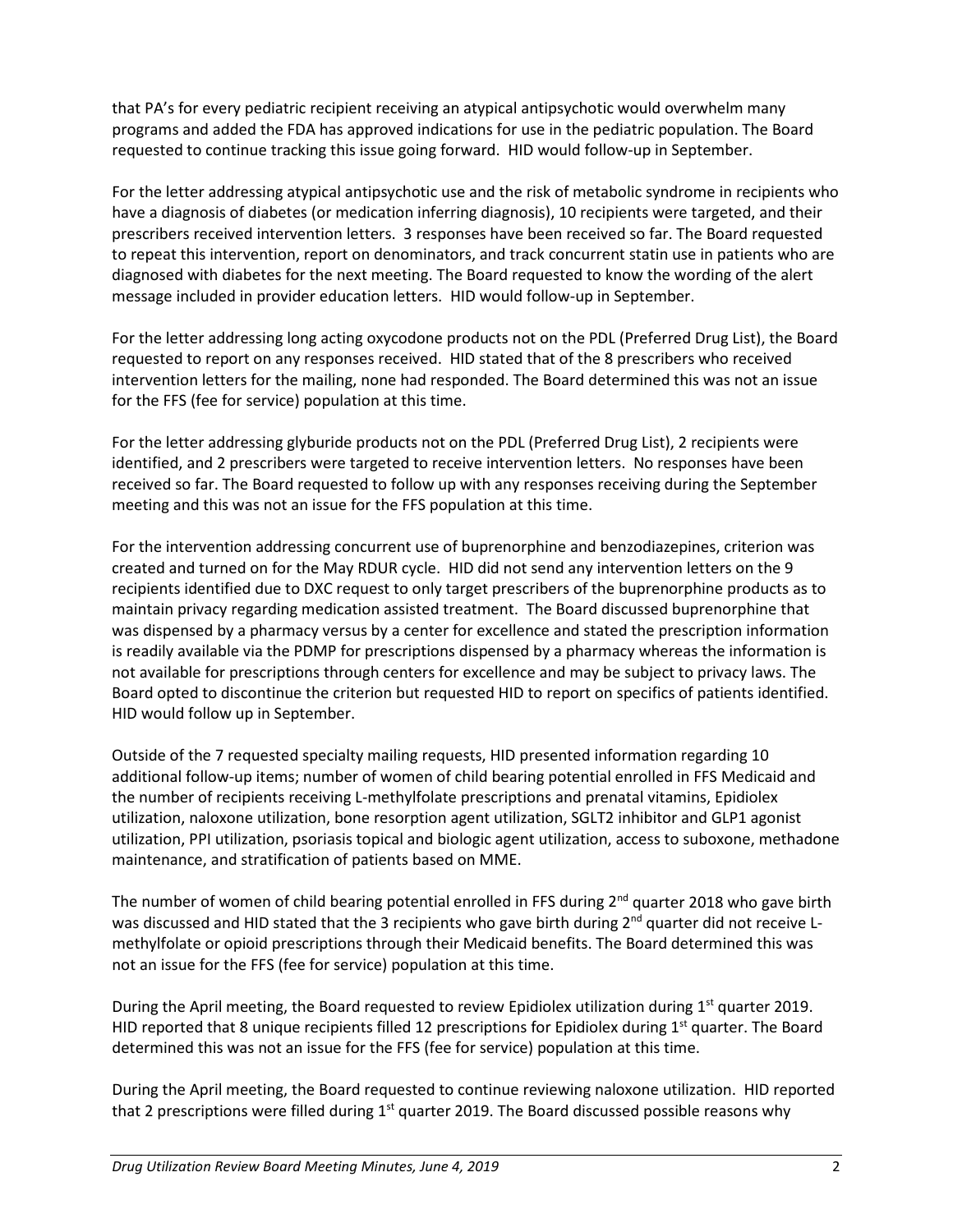utilization decreased and suggested possibilities of recipients obtaining naloxone through other pathways, such as other insurers or free access, and stated it was difficult to determine the reason why utilization decreased. The Board discussed NHPRI utilization of naloxone prescriptions and stated 693 prescriptions were filled for 652 unique recipients during 1<sup>st</sup> quarter 2019. The Board requested to continue utilization review for the September meeting. HID would follow up.

During the April meeting, the Board requested to review bone resorption agent utilization during  $1<sup>st</sup>$ quarter 2019. HID reported that 100 prescriptions were filled for 45 unique recipients during  $1<sup>st</sup>$  quarter 2019. The Board also requested to know the number of recipients at risk and HID requested the Board to define parameters of "at risk." HID stated that 2 recipients were identified to have a diagnosis of osteoporosis and receiving a sedative/hypnotic and a corticosteroid. HID also presented criteria to review bisphosphonate utilization and recommend a 3-5 year use only of this class of medications. The Board requested to know if this intervention reviewed recipients at point of sale or retrospectively. HID stated the review was retrospective and identified any recipient receiving a bisphosphonate. The Board determined this was not an issue for the FFS (fee for service) population at this time.

During the April meeting, the Board requested to review SGLT2 inhibitors and GLP1 agonist utilization and ensure appropriate use of these agents. HID stated that the American Diabetes Association recommends the use of these agents as  $1<sup>st</sup>$  line in patients with ASCVD (Atherosclerotic Cardiovascular Disease). Upon review of the RI FFS Medicaid population, 17 recipients were found to be receiving either an SGLT2 inhibitors or a GLP1 agonist during  $1<sup>st</sup>$  quarter 2019. 3 of those patients had an appropriate disease state for 1<sup>st</sup> line use, 9 recipients had no diagnoses at all, and 5 recipients had a diagnosis of type 2 diabetes but no other supporting diagnosis for use of these as  $1<sup>st</sup>$  line agents (but were all receiving other oral diabetic medications, possibly indicating  $2<sup>nd</sup>$  line use of the SGLT2 inhibitors or GLP1 agonists). The Board commented that if the utilization is not a problem and recipients who are prescribed these medications have a clinical need that it is not an issue for the FFS (fee for service) population.

During the April meeting, the Board requested to review utilization of the proton pump inhibitors (PPIs). HID stated that 1,081 prescriptions for 609 unique recipients were filled during  $1<sup>st</sup>$  quarter 2019. HID shared 2 current criteria and 4 potential criteria with the Board that could be used to perform class reviews. The Board suggested to review the recently released study regarding chronic use of PPIs and mortality. The Board requested a general criterion be created to evaluate the RI FFS Medicaid population mainly reviewing chronic use. The Board showed interest in performing a collaborative review with FFS Medicaid and RI MCOs to send a united message regarding overutilization of PPIs. DXC stated they would discuss with HID and other parties involved and follow up would occur during the September meeting.

During the April meeting, the Board requested to review psoriasis agent utilization during  $1<sup>st</sup>$  quarter 2019. HID stated they would follow up during the September meeting.

During the April meeting, the Board requested to review access to suboxone. HID stated that DXC/FFS does not have PA requirements for this and provides unrestricted access to suboxone film. The Board discussed recent state legislature discussion regarding possible open access to all MAT therapy, with no restriction, class wide.

During the April meeting, the Board requested to review recipients receiving methadone maintenance and concurrent prescription opioids during  $1<sup>st</sup>$  quarter 2019. HID shared case specific information with the Board and stated that 3 recipients were found to meet that criteria. HID recently sent the recipient